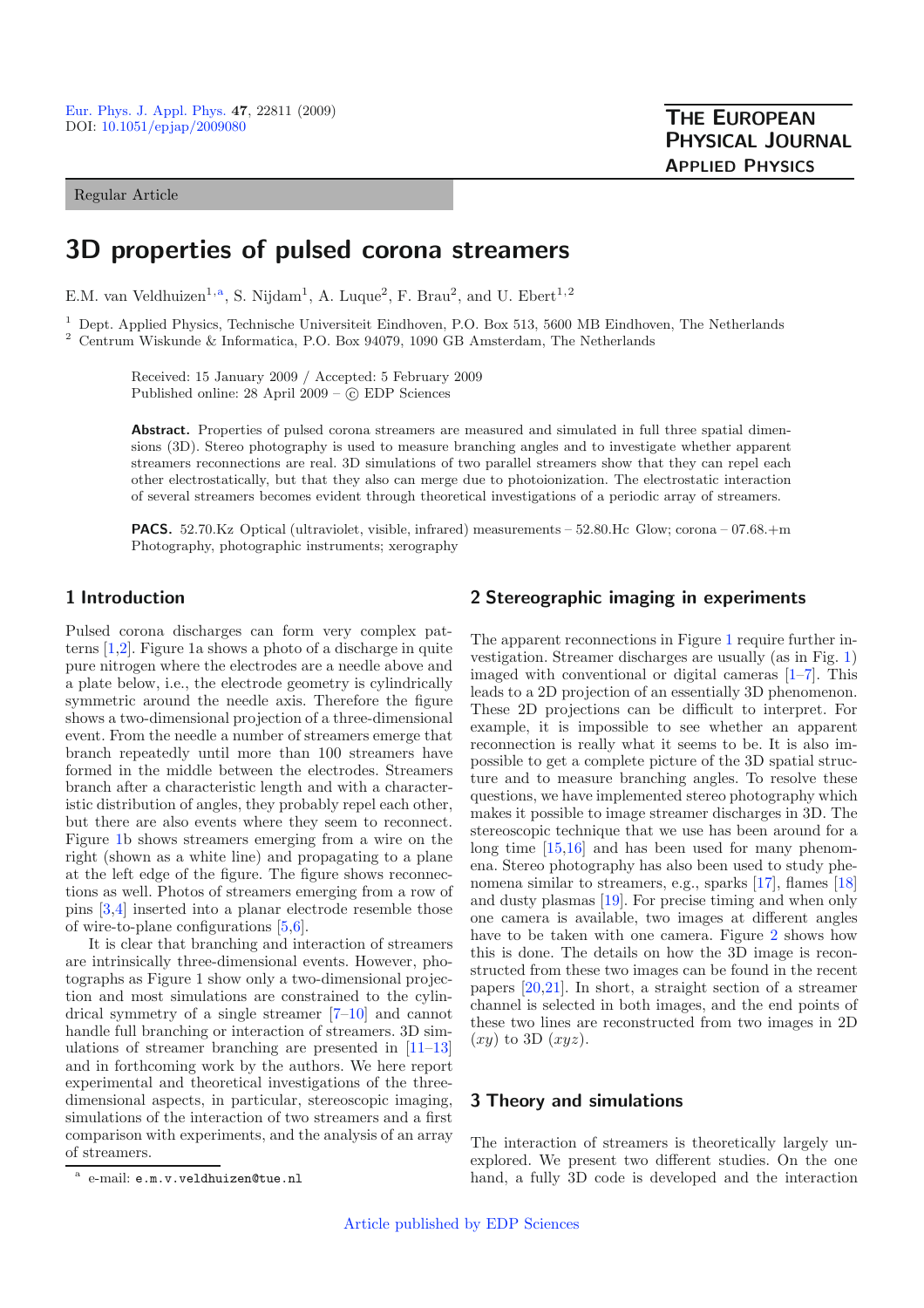#### The European Physical Journal Applied Physics



<span id="page-1-0"></span>**Fig. 1.** (Color online) (a) ICCD image of a point-to-plane corona discharge in a 16 cm gap at 400 mbar in nitrogen with about 0.2% oxygen [\[14\]](#page-4-10). The streamers are thinner than in air, form very short branches, e.g., in circle 1, and possibly reconnect, see circle 2. (b) Streamers in a 5 cm wire-to-plane discharge in air also show reconnections [\[6\]](#page-3-5). Furthermore only a small fraction of the streamers that initiate at the wire reach the cathode.

of two streamers studied [\[22\]](#page-4-11), on the other hand, an array of identical streamers can be represented within a 2D simulation based on symmetry arguments [\[23\]](#page-4-12).

A three-dimensional simulation for streamers has been developed in [\[22](#page-4-11)] based on cylindrical coordinates  $(r, z, \varphi)$ . The coordinates  $r$  and  $z$  are represented on adaptively refined grids, allowing a fine resolution of the space-charge layer. The angular coordinate  $\varphi$  is discretized uniformly, and a Fourier transform is performed over  $\varphi$ . Each Fourier mode now can be solved on a different processor, taking advantage of multiprocessor machines. This discretization is quite accurate close to the axis, and we constrain evaluations to this case.

In another paper [\[23\]](#page-4-12), we analyze a periodic array of parallel and identical streamers in a homogeneous high field. In this case, it actually suffices to simulate a single streamer, and to take the symmetry plane between two streamers as the boundary with appropriate boundary conditions implemented. We assume that either the external circuit is high-Ohmic or that the gap is suffi-

<span id="page-1-1"></span>

**Fig. 2.** (Color online) A stainless steel vessel of 50 cm diameter and 30 cm height is used to create a 16 cm gap in a controlled gas composition. The large side window offers the possibility to view the streamer under two angles. Details on the set-up and its pulsed power supply can be found elsewhere [\[1](#page-3-0)[,14](#page-4-10)].

ciently long; in this case the streamers can approach uniform translation, in contrast to a single streamer. We allow the streamer shape to adjust dynamically. Such an array of streamers with fixed period can be created experimentally by an array of needle electrodes inserted into a plate [\[3\]](#page-3-2). Here and in [\[23\]](#page-4-12), we study the two-dimensional version of this problem, because we expect it to be qualitatively similar, but easier to study in this first analysis, and because the two-dimensional problem actually exhibits very interesting similarities with Saffman-Taylor fingers in two fluid flow in Hele-Shaw cells that casts a new light on this classical selection problem.

# **4 Results**

#### **4.1 Stereo photography**

Stereo photography allows one to analyze whether apparent reconnections as in Figure [1](#page-1-0) are real. Figure [3](#page-2-0) shows one example where an apparent reconnection is shown to be fake. On the other hand, in our recent preprint [\[21\]](#page-4-9), we present examples of real reconnections.

Stereo photography also allows one to investigate the branching angle that can not be obtained from 2D projections. We have determined histograms of the measured branching angles for 200, 565 and 1000 mbar and combined the results for all pressures into one histogram in [\[20\]](#page-4-8). The distribution of the angles is roughly Gaussian, with average values between 39◦ and 46◦ and standard deviations of 11◦ to 13◦. The average branching angle shows a slight decrease as a function of pressure. However, it is not clear whether this is statistically significant due to the limited amount of data points (about 35 points per pressure).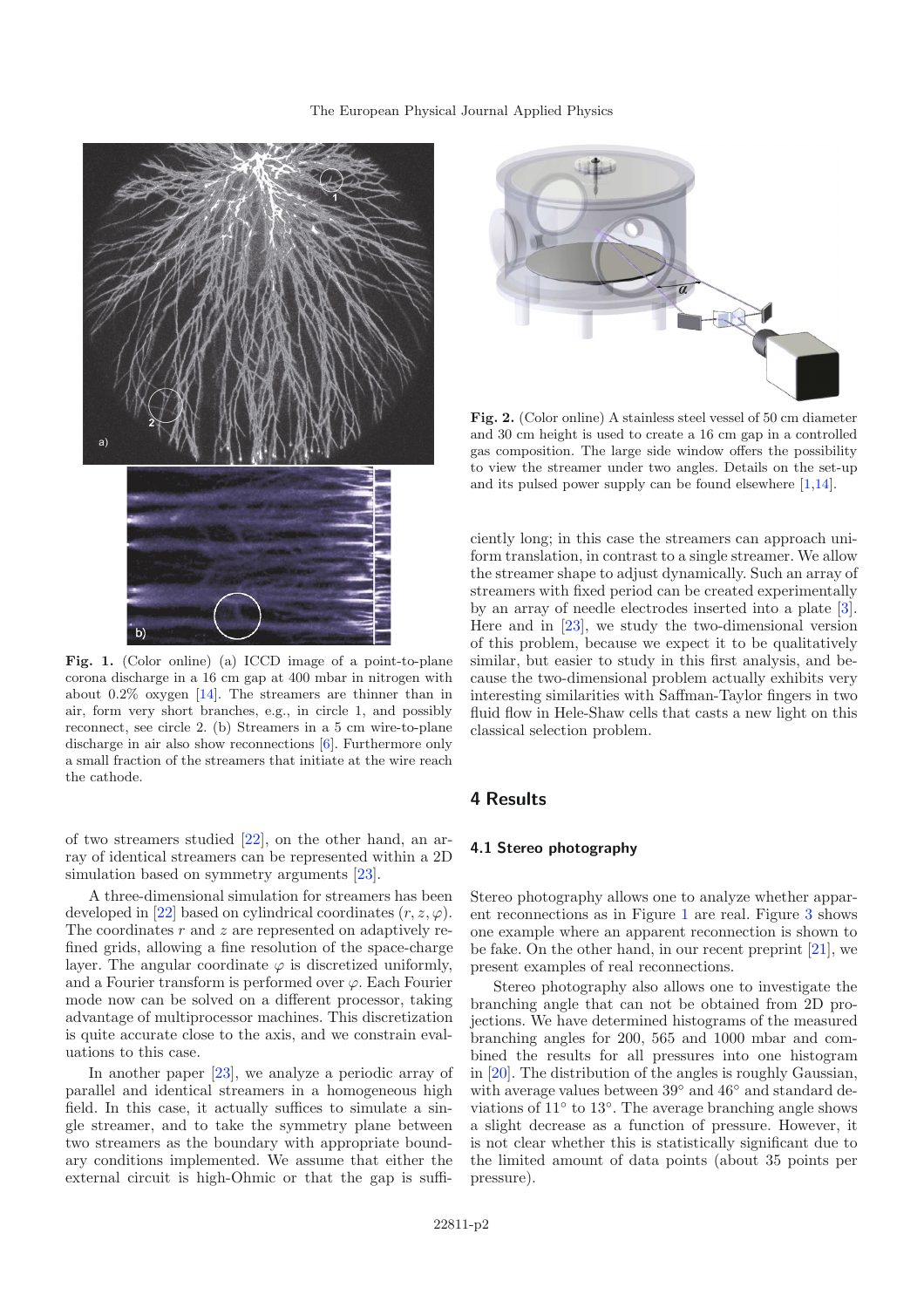#### E.M. van Veldhuizen et al.: 3D properties of pulsed corona streamers

<span id="page-2-0"></span>

**Fig. 3.** (a) The front view of a streamer that appears to reconnect. (b) The reconstructed side view that clearly indicates that reconnection does not occur. This measurement is performed with a positive voltage of 47 kV and a rise-time of about 30 ns in a point-plane gap of 14 cm. The atmosphere in the vacuum vessel consisted of ambient air at a pressure of 200 mbar. Figures taken from [\[20\]](#page-4-8).

## **4.2 3D simulations**

In all simulations discussed here, the pressure is 1 bar; other pressures are discussed in [\[22\]](#page-4-11). We use two identical Gaussian seeds of 70  $\mu \mathrm{m}$  and amplitude  $1.4 \times 10^{10} \mathrm{~cm}^{-3}$ separated by a distance of 230  $\mu$ m as an initial condition. They are exposed to a homogeneous and constant background electric field  $E_b = 80$  kV/cm in the positive z direction. The streamers plotted on reduced length, time and density scales are similar to each other if photoionization is neglected. The simulations were performed with an angular resolution of  $\theta = 2\pi/64$ , but we also checked that the results are stable when we double the number of angular grid cells. Figure [4a](#page-2-1) shows the electron density for negative streamers in nitrogen at normal pressure and temperature at time  $t = 1.56$  $t = 1.56$  $t = 1.56$  ns. Figure 5 shows the space charge layers at the streamer heads (more precisely, the half maximum line at the respective time is shown) in the plane intersecting the two streamer axes in time steps of 0.12 ns. The calculations are performed in nitrogen with oxygen concentrations varying from 10% to 100 ppm. Experiments with the same variation in oxygen content are in preparation.

Figure [5a](#page-3-7) is quite close to ambient air and Figure [5c](#page-3-7) is approximately the mixture used in the experiments reported in  $[2,14]$  $[2,14]$  $[2,14]$ . The calculations show that the streamer diameter becomes smaller with decreasing oxygen content, which agrees with the measurements [\[14](#page-4-10)]. The experiments also observe streamer merging, but only for a shorter distance between the streamers, for details see [\[21\]](#page-4-9).



<span id="page-2-1"></span>Fig. 4. (Color online) (a) Two negative streamers in nitrogen at atmospheric pressure advancing downwards and repelling each other; shown are surfaces of constant electron density in an advanced state of evolution within a constant background field. (b) Experimental observation of positive streamers emerging from two anode pins [\[21](#page-4-9)] in air at 400 mbar and 48 kV in a 10 cm gap. The distance between the needle tips is 0.2 cm. A further comparison of experiments and simulations can be found in [\[21\]](#page-4-9).

#### **4.3 Periodic array of streamers**

The simulations [\[23\]](#page-4-12) show that after initial transients, the streamers in the array will either branch in a similar way as a single streamer  $[24-26]$  $[24-26]$ , if the distance L between the streamers is large, else they will approach a mode of uniform translation that does not occur for single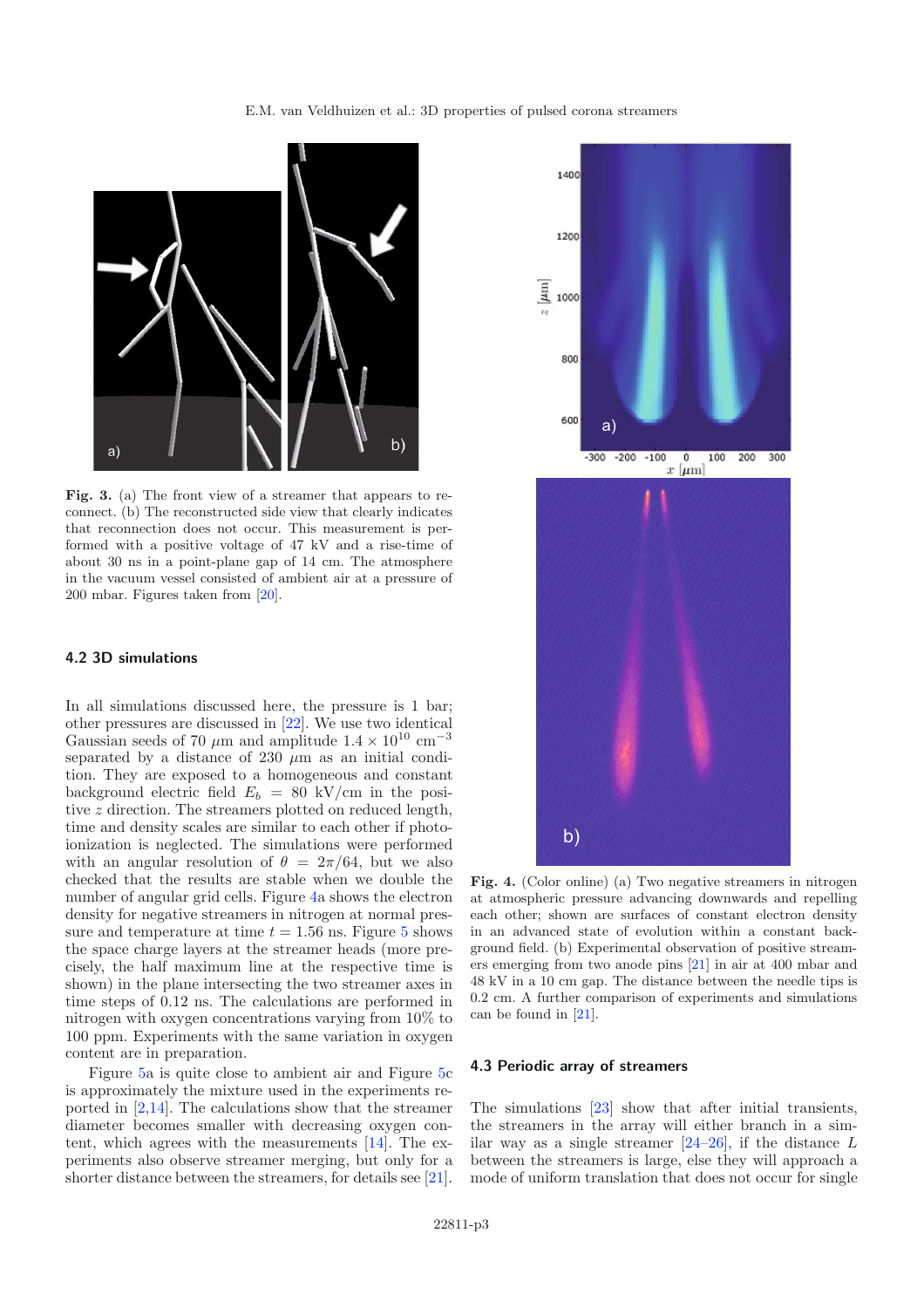

<span id="page-3-7"></span>**Fig. 5.** Evolution of the space charge layers of two adjacent streamers at atmospheric pressure, but for different concentrations of O<sub>2</sub>:  $p_{\text{O}_2} = 10^{-1}$ ,  $10^{-2}$ ,  $10^{-3}$ ,  $10^{-4}$  in panels (a)–(d). The figure is taken from [\[22](#page-4-11)].

<span id="page-3-8"></span>

**Fig. 6.** (Color online) Simulation of an array of identical streamers. In 2D, the streamer diameter is half of the streamer separation, and the electric field inside the streamers vanishes due to collective screening. The figure is taken from [\[23\]](#page-4-12).

streamers; an example is shown in Figure [6.](#page-3-8) In this mode, the streamer heads together carry so much charge that the electric field in the streamer channels and between them is completely screened. What fixes the streamer channel width  $w$ , is a classical mathematical question in a similar problem in two-fluid flow. It is found that similarly to this Saffman-Taylor finger problem, the streamer width  $w$  always approaches  $1/2$  of the period  $L$ , and that the field at the tip is enhanced by approximately a factor of 2. For details, we refer to [\[23\]](#page-4-12).

# **5 Conclusions**

- **–** We show how pulsed corona streamer propagation can be analyzed in simulations and experiments in full three dimensions.
- **–** Stereo photography shows aspects of streamers that cannot be obtained from 2D images. It allows one to determine clearly whether streamer reconnections are real or an artifact of the 2D photographic projection. Furthermore, branching angles are determined. Their values are  $43^\circ \pm 13^\circ$ , so there is a considerable statistical spread, but the angle seems to be independent of pressure and may slightly vary with the distance from the electrode.
- **–** Full 3D simulations of positive and negative streamers are now possible based on a multiprocessor, pseudospectral method. The results show that streamers can repel each other due to electrostatic interaction or they can merge due to photoionization. First pictures show a qualitative similarity with experiments, but more work is required.
- **–** An array of identical parallel streamers has been simulated using a periodic boundary condition.

The work was supported by Stichting Technische Wetenschappen (STW-project 6501), part of the Dutch organization for scientific research NWO, and by the "Dynamics of Patterns" program of NWO-EW and FOM (project 633.000.401).

# <span id="page-3-0"></span>**References**

- 1. T.M.P. Briels, J. Kos, E.M. van Veldhuizen, U. Ebert, J. Phys. D: Appl. Phys. **39**, 5201 (2006)
- <span id="page-3-1"></span>2. T.M.P. Briels, E.M. van Veldhuizen, U. Ebert, IEEE Trans. Plasma Sci. **36**, 906 (2008)
- <span id="page-3-2"></span>3. A.V. Krasnochub, E.I. Mintoussov, M.M. Nudnova, A.Y. Starikovskii, in *Proc. XXVII ICPIG, Eindhoven, The Netherlands, 17–22 July 2005*, edited by E.M. van Veldhuizen, paper 04-312 available on [http://www.](http://www.icpig2005.nl) [icpig2005.nl](http://www.icpig2005.nl)
- <span id="page-3-3"></span>4. Y.L.M. Creyghton, Ph.D. thesis, Technische Universiteit Eindhoven, The Netherlands, 1994
- <span id="page-3-4"></span>5. L.R. Grabowski, T.M.P. Briels, E.M. van Veldhuizen, A.J.M. Pemen, in *Proc. XXVII ICPIG, Eindhoven, The Netherlands, 17–22 July 2005*, edited by E.M. van Veldhuizen, paper 04-425 available on [http://www.](http://www.icpig2005.nl) [icpig2005.nl](http://www.icpig2005.nl)
- <span id="page-3-5"></span>6. G.J.J. Winands, Z. Liu, A.J.M. Pemen, E.J.M. van Heesch, K. Yan, E.M. van Veldhuizen, J. Phys. D: Appl. Phys. **39**, 3010 (2006)
- <span id="page-3-6"></span>7. U. Ebert, C. Montijn, T.M.P. Briels, W. Hundsdorfer, B. Meulenbroek, A. Rocco, E.M. van Veldhuizen, Plasma Sources Sci. Technol. **15**, S118 (2006)